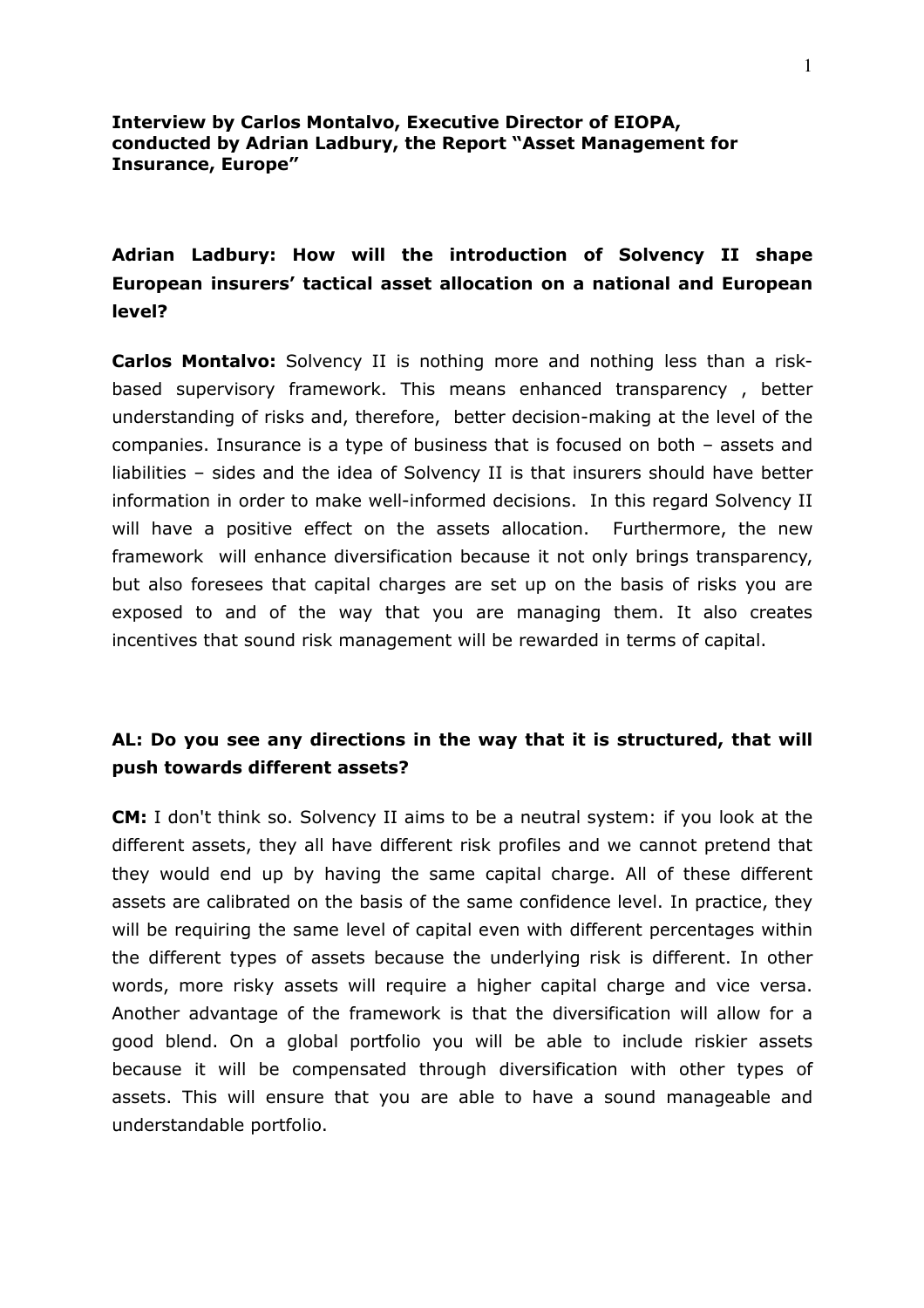### **AL: How is the riskiness of the assets calculated?**

**CM:** A number of years ago, when we being still CEIOPS started the idea of Solvency II, it was decided that, in terms of capital requirements, Solvency II would be designed on the basis of a value at risk with the confidence level of 99.5%. With this in mind we set up a formula that had a number of modules (like market risk etc.) and sub-modules. Then CEIOPS was asked to get experts together and to derive the capital charge that should be needed in order to reach 99.5% confidence level for real estate, equities, corporate bonds et c

We introduced the idea of rewarding sound risk management and good diversification by setting up correlations between modules and sub-modules. Even a lawyer like I knows that, when you introduce correlations, you are reducing the effective capital charge that you had ex ante the correlation. Effectively the better diversified you are, the bigger the reward is going to be with regards to a reduction on the final applicable capital charge.

## **AL: From an operational perspective, if an insurer diversifies too much does that introduce operational risk?**

**CM:** It is something that the company's CRO, CFO, CEO and board need to understand. Solvency II is bringing in a new idea - the Own Risk and Solvency Assessment (ORSA). This is the own risk capital assessment which, performed by the company, tries to understand how much capital do companies need to hold on the basis of the risk that they are bearing and of their medium- and long term planning, in order to make sure that they will meet their objectives. The diversification strategy will be part of the asset allocation strategy of the company, bearing in mind the idea of risk appetite, business model, etc.

One of the lessons to learn from the financial crisis is that you shouldn't buy assets that you do not understand. If your diversification strategy leads you to buy such products just for the sake of being more diversified, you aren't doing things right. Being well diversified is a mean, rather than a final goal. That is why the new framework creates business opportunities rather than operational risks.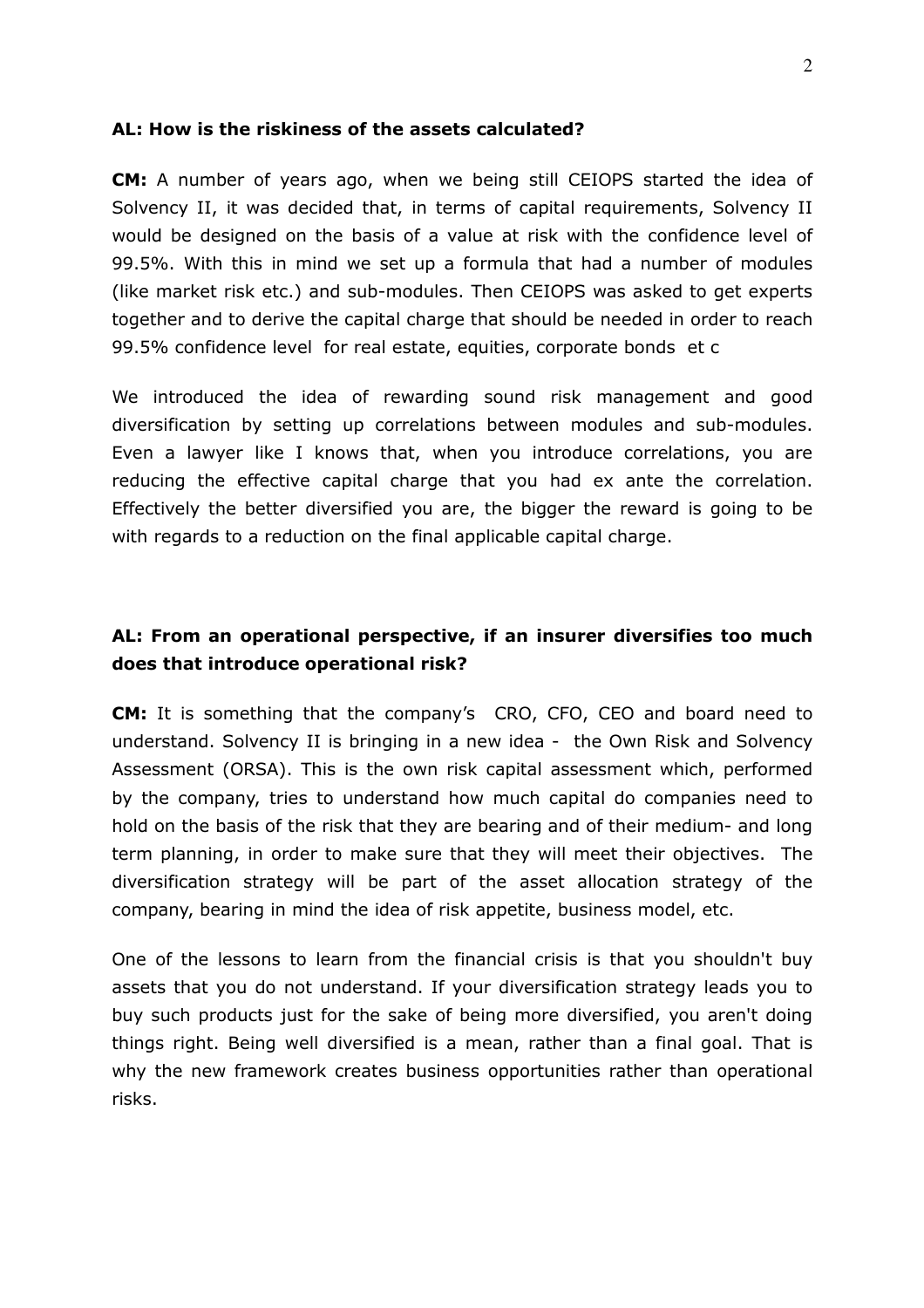### **AL: It sounds as though it comes into the PILLAR 2/PILLAR 3 area?**

**CM:** Yes, as you cannot work on a standalone basis. You need to have interlinks with all the pillars – this is the idea of Solvency II. No pillar prevails, all are equally important.

# **AL: Did you find yourself under pressure from politicians who asked**  Solvency II to result in a de-allocation of assets into pensions funds or **similar? Were there macro considerations to be included within the calculations?**

**CM:** We have advised on the basis of sound technical calculations taken by the supervisory community (and in particular by the actuarial teams that were involved). I would not say that the way that Solvency II looks now is a politically driven outcome. We need to understand that every piece of legislation and regulation is based not only on the mathematical works and assumptions but also on the impact of the suggested measures, because we need to fully understand what we are proposing and its implications.

There is always political pressure, but EIOPA has always proved that it is an independent body and we put forward what we consider to be good, sound, technical advice. Is Solvency II perfect? No. Can it be improved? Probably yes. But it is an extremely good starting point, so let's have it started!

We don't want anything, such as capital charges, to become another obstacle for the already difficult final stages of the Solvency II project. Once we see how it is working, we will have the courage to say which things can be improved.

# **AL: Will Solvency II require insurers to adopt new asset pooling techniques or will it create an environment whereby individual asset classes win out?**

**CM**: Solvency II should be neutral. The same risk-the same capital charge or different risk- different capital charge on the basis of the same type of value of risk with the same value of confidence level. If we have rightly designed the capital charges for each of the assets, then it should be completely neutral. This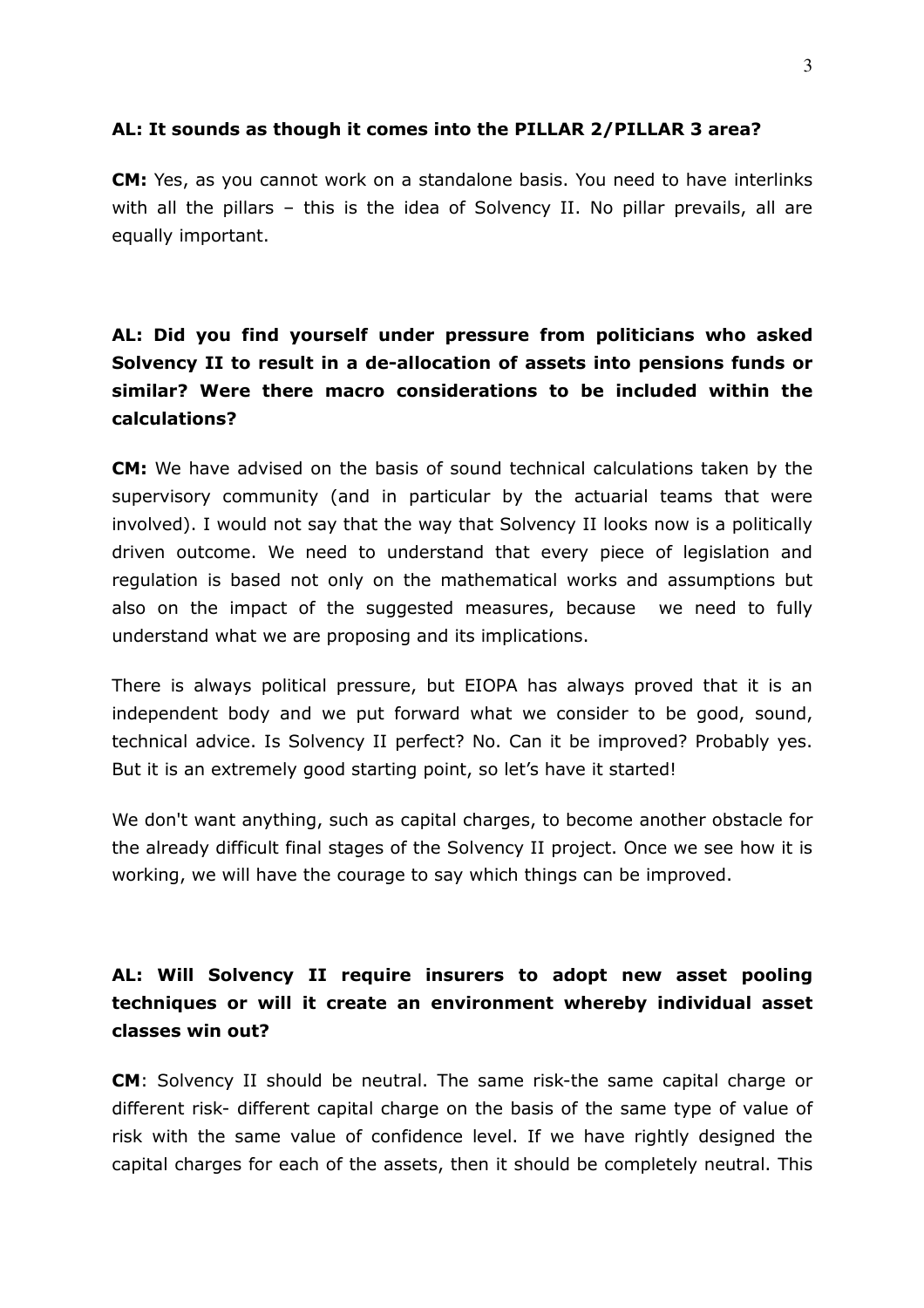would depend on the type of business you are doing. If you take re-insurers for example, they are exposed to not much frequency in terms of events but the severity or intensity of these events is quite high and they may have to be paid back very quickly. This affects their portfolio as they tend to have more liquid assets etc. Another example: if you were in the pensions business, where you didn't expect to have outflows within the next 20 years, you can have more illiquid assets in your portfolio. This is something that Solvency II is also encouraging through an enhancement of the Asset and Liability Management Policy.

## **AL: What would you say to critics who argue that Solvency II is yet another restriction on the European insurer's investment capacity?**

**CM**: To say that it is a restriction, would contradict the entire Solvency II idea. Solvency II is a development from Solvency I whereby you are allowed to invest in any type of asset you want. Today there are restrictions and some assets are forbidden, Solvency II on the contrary is going to give people the opportunity to invest in whatever they want. However, there is going to be a price in terms of the capital that you will have to hold, if those assets are deemed to be too risky.

## AL: Credit derivatives were thought to look very good ten years ago **how frequently will you update those weighting charges?**

**CM:** Companies were pooling a number of different assets in the same basket and were benefiting from an enhanced diversification, so conceptually credit derivatives did look great. However, we were not able to identify that the ratings were not designed for this type of element and that there was a melting effect that everyone, including the regulators, underestimated. Solvency II aims to see behind the surface and to assess what are the collateral and underlying assets that are behind these various products. But Solvency II is not against derivatives that instead of leveraging bring hedging, on the contrary.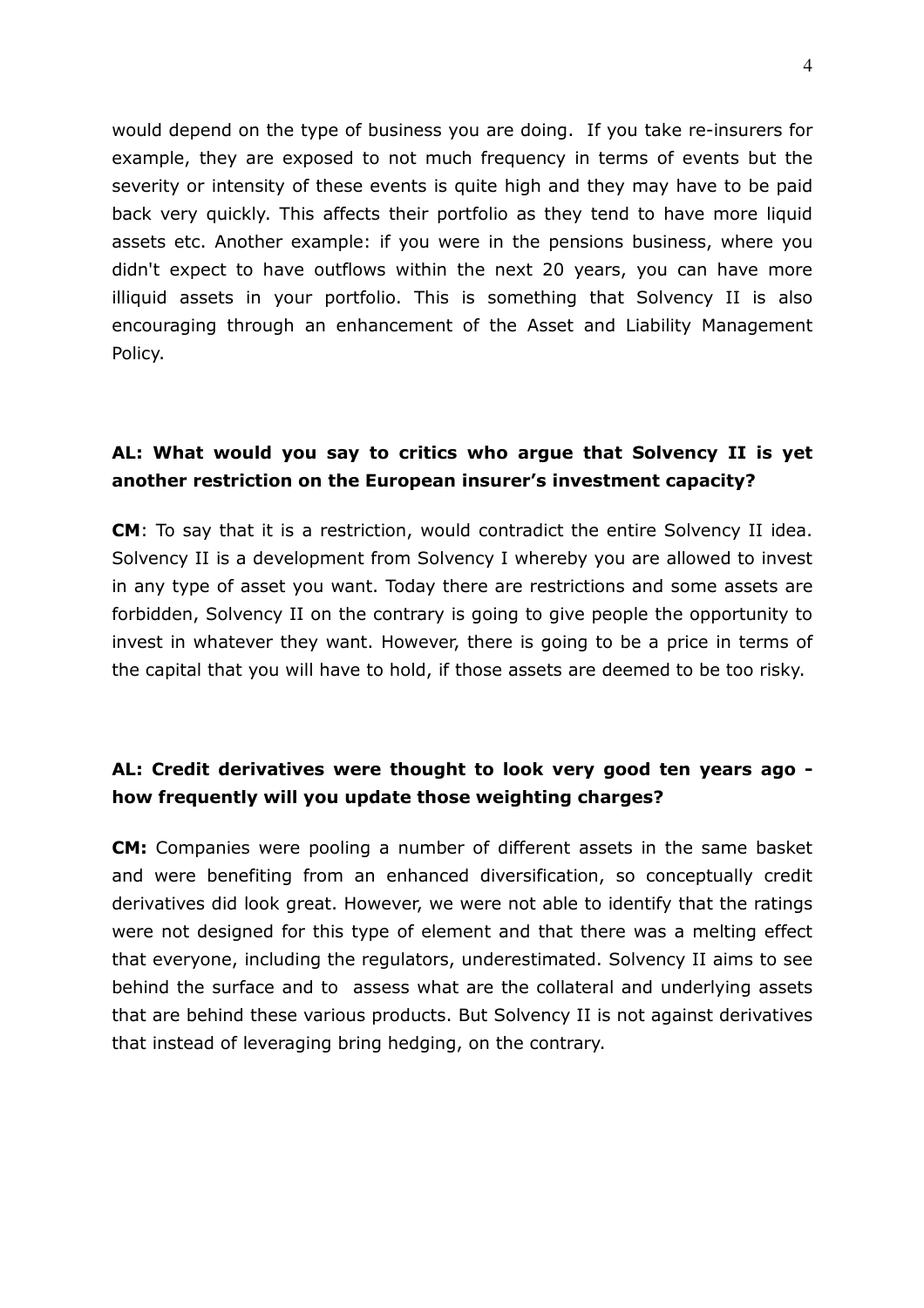#### **AL: How do you go about updating the weighting?**

**CM:** It cannot be a fixed thing. The world is obviously more complicated because the effects of capital charges are in the so called 'level 2'. This level 2 is not to be adopted by EIOPA as we provide advice which then goes to the European Commission and the European Parliament who can oppose if they find it necessary. The way it works is based on evidence when you are a supervisor looking at a particular asset. As a supervisor, you then identify problems and raise your concerns to the level of community of supervisors. From this you would trigger action by issuing a note, raise awareness and ask whether it makes sense to trigger a change in this particular area. If it makes sense, then you put it out at the committee of experts that we will have. These experts will be coming from all the 27 Member States and EIOPA. We make sure that we have a good technical basis and evidence to suggest a better alternative to what we currently have. This is a democratic process, that involves different parties, and you cannot unilaterally change the framework as it would create the legal risk and increase the level of uncertainty.

#### **AL: How does Solvency II account for the Accounting Standards?**

**CM:** Solvency II is almost there. We want to keep the momentum going but also ensure that there is consistency and convergence. Because we have a single market, and there are players who are operating throughout the entire single market, it doesn't make sense to come back to divergences that we have today: 27 countries and 27 frameworks. This takes time and needs resources in order to make sure that it works.

In the medium term we need to see whether it is working, and how can it work better. If necessary we will suggest changes and ultimately decide whether we are delivering what we want with Solvency II with a better understanding of risk, more disclosure and all in all a framework that aligns with the reality of the business on the one hand whilst protecting consumers on the other.

As for IFRS, I have been working on Solvency II for twelve years and when we started we did want to align completely with IFRS. At a given moment we had to move forward because in the accounting areas progress was not being made sufficiently: in some areas there were gaps, even divergences, but we couldn't afford to wait until the whole accounting debate was finalised.